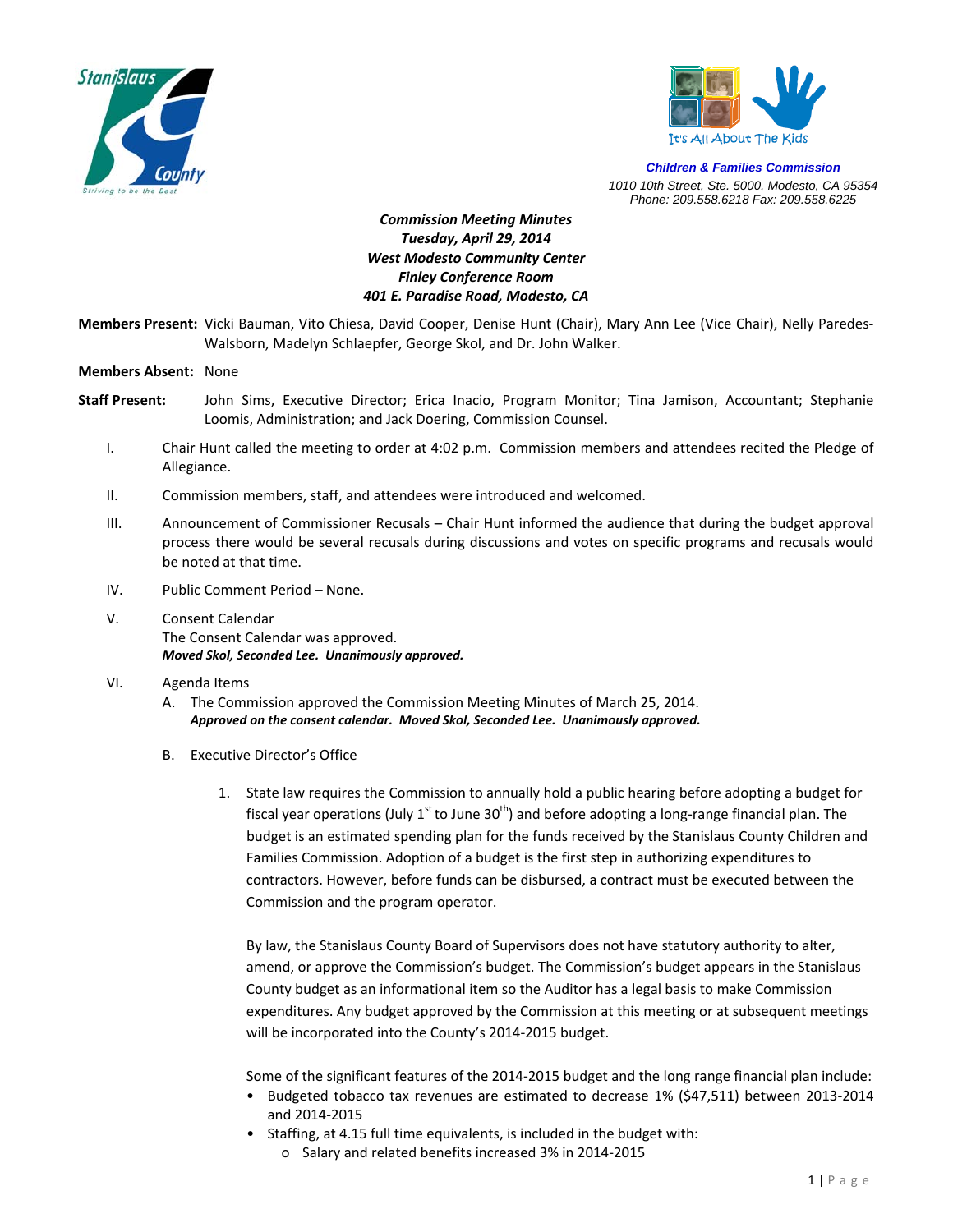- o Retirement and health insurance costs increased 3.5% in 2014‐2015
- o Salary and benefit costs increased 2% starting in 2015‐2016 for the long term financial plan
- 2014-2015 contracts and programs are budgeted at current amounts except for:

o Family Justice Center – reduced \$11,430 due to the acquisition of other funding for legal services

- o Shaken Baby Program reduced to \$0 due to the acquisition of another funding source
- Activities funded by the 2014‐2015 budget include:
	- o Annual provider conferences (2)
	- o Report to the Community
	- o Evaluation Report
	- o Monitoring
	- o Contract development and administration
	- o General administration
- For 2014‐2015, a \$500,000 contingency has been established. No funds will be spent from Contingency without the approval of the Commission.
- The State's revenue projections for Stanislaus County have been used in the long range financial plan.
- The long range financial plan assumes contractors will spend 95% of approved allocations.
- The long range financial plan assumes a minimum reserve of six month's worth of operating costs.

*After the presentation, Chair Hunt opened the public hearing at 4:21 p.m. to obtain comments from the audience. Hearing no comments, Chair Hunt closed the hearing at 4:22 p.m.*

Commissioner Walker made a motion to:

- 1. Approve the recommended budget of \$7,490,083 for fiscal year 2014‐2015.
- 2. Adopt the financial projections for fiscal years 2014‐2015 through 2018‐2019 as the Commission's long range financial plan.
- 3. Authorize staff to submit the proposed budget for inclusion in the County budget.
- 4. Authorize staff to work with contractors to develop budgets up to the amounts specified on the attached budget summary.
- 5. Authorize the Executive Director to negotiate and execute an agreement with Brown and Armstrong in the amount of \$11,200, which has been budgeted in 2014‐2015, for the 2013‐2014 annual audit/administrative compliance review.
- 6. Direct staff to work with the Administrative and Finance committee to implement the budget.
- 7. Approve the following contract allocation recommendations and authorize the ED to negotiate and execute the contracts:

| Program / Agency                              | <b>Amount</b> |
|-----------------------------------------------|---------------|
| La Familia Counseling Program (El Concilio)   | \$98,000      |
| 211 Project (United Way of Stanislaus County) | \$80,000      |
| The BRIDGE (Sierra Vista)                     | \$185,000     |
| <b>Family Justice Center</b>                  | \$100,000     |
| Kindergarten Readiness Program                |               |
| Keyes (Keyes Unified)                         | \$10,000      |
| Grayson (Patterson Unified)                   | \$10,000      |
| Riverbank (Riverbank Unified)                 | \$20,000      |

*Moved Commissioner Walker; Seconded Commissioner Schlaepfer; Unanimously approved. Motion carried: 9‐0*

*Prior to the next motion, Commissioner Schlaepfer announced her recusal and left the room.*

Commissioner Skol made a motion to: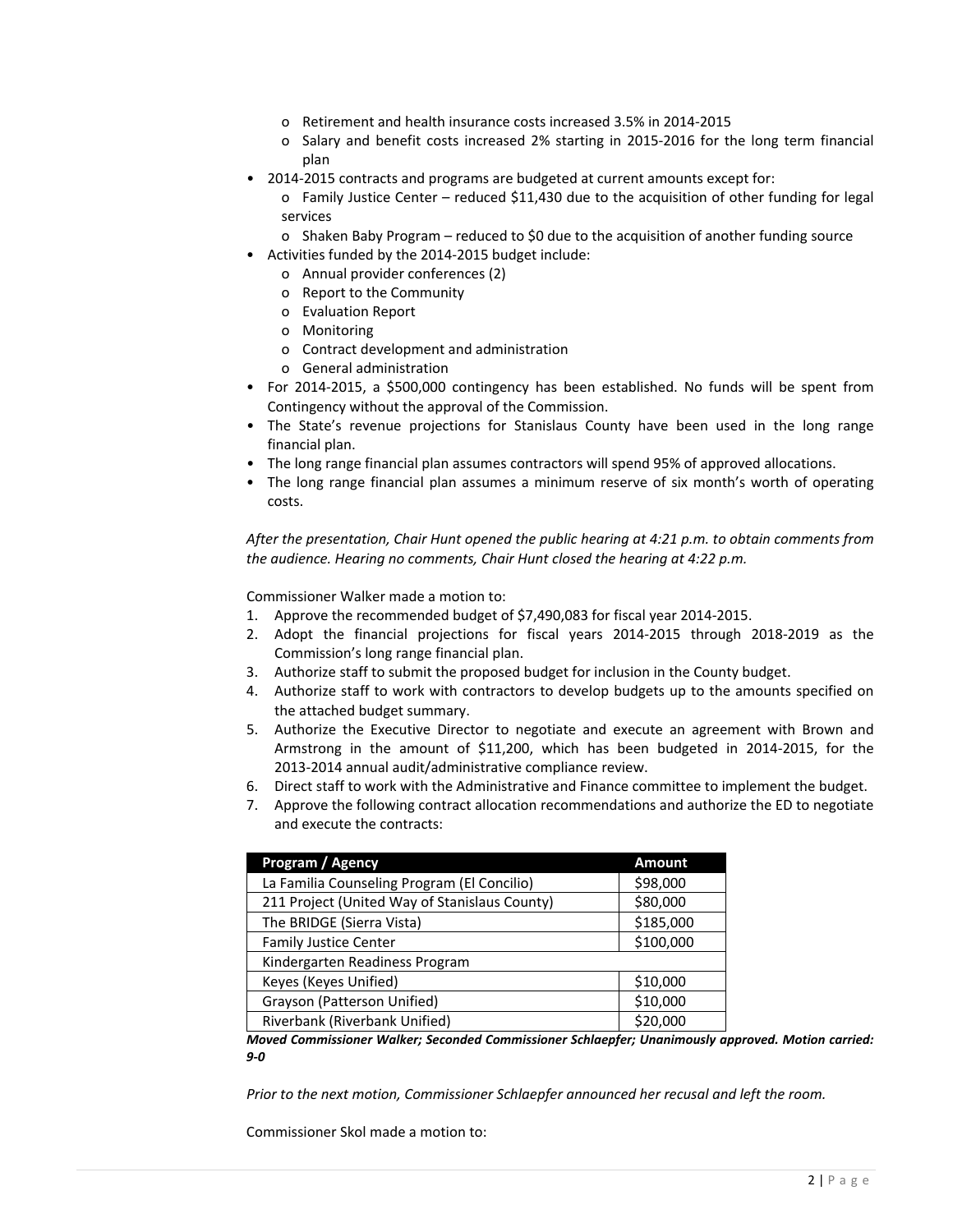1. Approve the following contract allocation recommendation and authorize the ED to negotiate and execute the contract:

| Program / Agency                                   | Amount                    |
|----------------------------------------------------|---------------------------|
| Zero to Five Early Intervention Partnership (BHRS) | $\frac{1}{2}$ \$1,523,009 |

*Moved Commissioner Skol; Seconded Commissioner Bauman; Unanimously approved. Motion carried: 8‐0; Abstained: 1 (Schlaepfer)*

*Prior to the next motion being made, Commissioner Schlaepfer returned and Commissioner Skol announced his recusal and left the room.*

Commissioner Cooper made a motion to:

1. Approve the following contract allocation recommendations and authorize the ED to negotiate and execute the contracts:

| Program / Agency                         | Amount    |
|------------------------------------------|-----------|
| <b>Children's Crisis Center</b>          | \$460,000 |
| Court Appointed Special Advocates (CASA) | \$30,000  |

*Moved Commissioner Cooper; Seconded Commissioner Lee; Unanimously approved. Motion carried: 8‐0; Abstained: 1 (Skol)*

*Prior to the next motion being made, Commissioner Skol returned and Commissioner Bauman announced her recusal and left the room.*

Commissioner Lee made a motion to:

1. Approve the following contract allocation recommendations and authorize the ED to negotiate and execute the contracts:

| Program / Agency                                  | Amount    |
|---------------------------------------------------|-----------|
| Healthy Start Sites (SCOE)                        | \$416,020 |
| Healthy Start Support (SCOE)                      | \$82,378  |
| First 5 California Child Signature Program (SCOE) | \$105,000 |

*Moved Commissioner Lee; Seconded Commissioner Skol; Unanimously approved. Motion carried: 8‐0; Abstained: 1 (Bauman)*

*Prior to the next motion being made, Commissioner Bauman returned and Commissioner Lee and Walker announced their recusals and left the room.*

Commissioner Bauman made a motion to:

1. Approve the following contract allocation recommendations and authorize the ED to negotiate and execute the contracts:

| Program / Agency                                         | Amount      |
|----------------------------------------------------------|-------------|
| Healthy Cubs (Health Services Agency)                    | \$325,000   |
| Dental Education (Health Services Agency)                | \$30,000    |
| Perinatal Home Visitation - HBO (Health Services Agency) | \$1,339,160 |

*Moved Commissioner Bauman; Seconded Commissioner Schlaepfer ; Unanimously approved. Motion carried: 7‐0; Abstained: 2 (Lee and Walker)*

*Following the vote, Commissioner Lee and Commissioner Walker returned to the room and the meeting continued.*

2. Section 130140 of the California State Health and Safety Code states that "the county commission shall, on at least an annual basis, review its county strategic plan and...revise the plan as may be